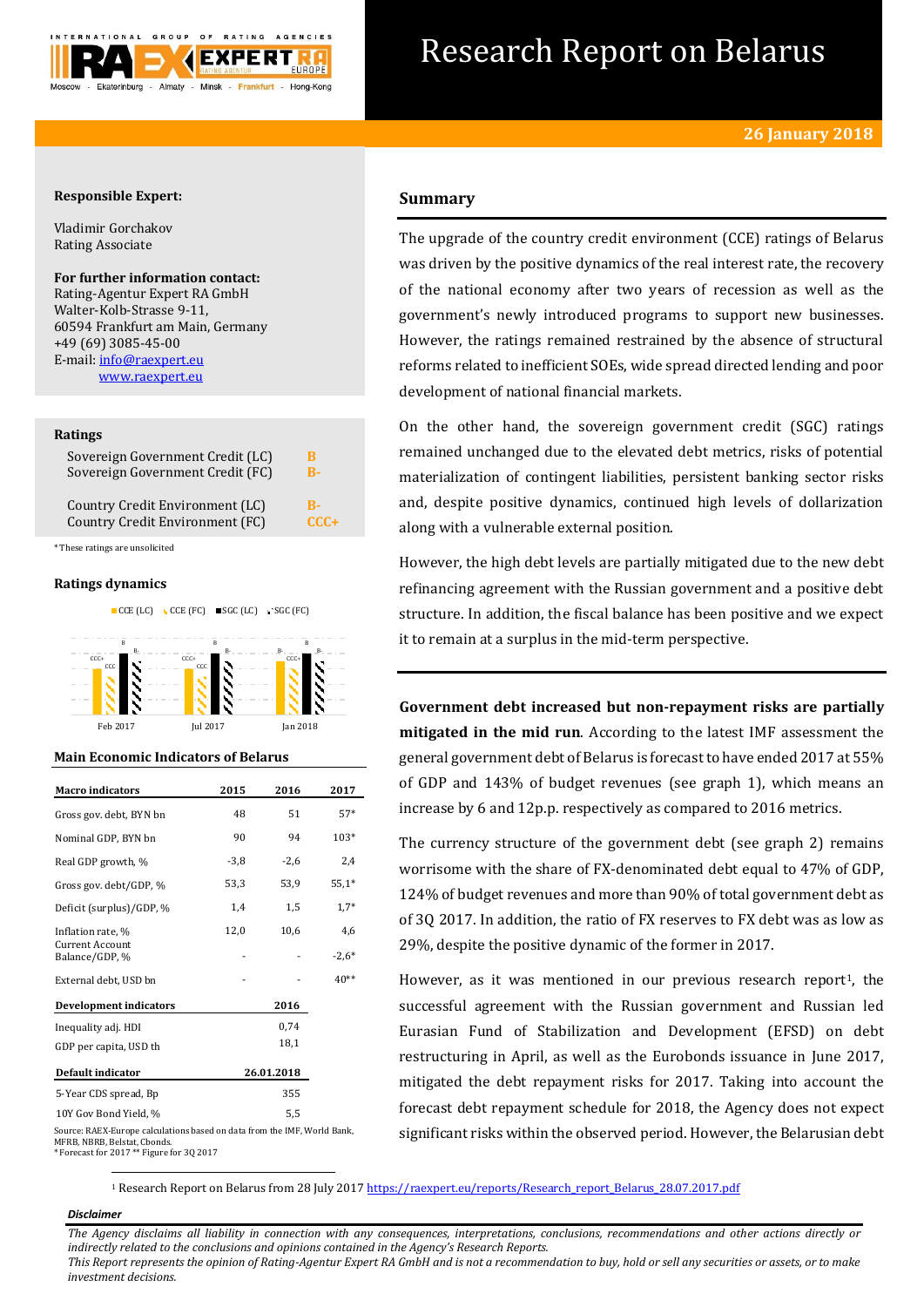

**Graph 1:** General government debt metrics



Source: RAEX-Europe calculations based on IMF, MFRB data. 2017 - estimates.

#### **Graph 2:** Government debt structure, % of GDP



Source: RAEX (Europe) calculations based on data from the BEROC and MFRB

**Graph 3:** Fiscal balance, % of GDP



Source: RAEX-Europe calculations based on data from IMF, WB. 2017-2019 - estimates.

position remains very sensitive to politically motivated decisions in relation to Russia as we expect the new round of debt discussions by the end of 2018.

In addition, the Agency still considers the big amount of contingent liabilities related to the banking system recapitalization as a long-term risk factor, which can trigger an increase in debt levels.

**Fiscal balance remained positive in 2017 while levels of off-budget operations are high.** Taking into account the higher than expected fiscal surplus for the first 11 months of 2017 (around 4,6% of GDP), the Agency believes that the final general fiscal surplus in 2017 will reach the projected level of 1,7% of GDP or even exceed this figure. From the revenues side, a positive result was reached due to a recovery of the domestic economy and a retention of duties on refined oil sales according to the agreement with the Russian government. The expenditure policy of the government remained restricted during most of the year.

At the same time, the wide gap between fiscal balance net of quasi-fiscal expenditures and overall balance of general government in IMF definition remains in place (see graph 3). This indicates widespread off-balance sheet operations from the government, which include guarantee payments, bank and SOE recapitalizations as well as SOE debt restructuring. The previously announced reduction of such transactions was not confirmed by reliable sources, and therefore restrains the rating assessment.

The government's commitments to the fiscal consolidation were confirmed by the recently approved fiscal plan for the 2018 Republican budget which targets a surplus equal to BYN 733 m (around 0,6% of forecast GDP for 2018). However, many announcements done by the authorities in 2017 can be interpreted as a return to an expansionary fiscal policy in the future. In particular, the government confirmed new plans for a budget support of the machinery industry and a subsidized development of residential buildings as well as new infrastructure objects. Therefore, we will follow closely the official levels of the 2017 fiscal balance as well as the budget execution during 2018.

**Banking system risks are elevated.** After a sharp increase in 2016, the level of NPLs in Belarus remained stable during 2017 according to the National Bank of the Republic of Belarus's (NBRB) (see graph 4). The Agency considers that this stabilization was mostly driven by the increase of new credit driven by the economic recovery in 2017 and an increase of subsidized or guaranteed loans issuance on various government programs, including the loans issued by the Development Bank of the

## *Disclaimer*

*The Agency disclaims all liability in connection with any consequences, interpretations, conclusions, recommendations and other actions directly or indirectly related to the conclusions and opinions contained in the Agency's Research Reports.*

*This Report represents the opinion of Rating-Agentur Expert RA GmbH and is not a recommendation to buy, hold or sell any securities or assets, or to make investment decisions.*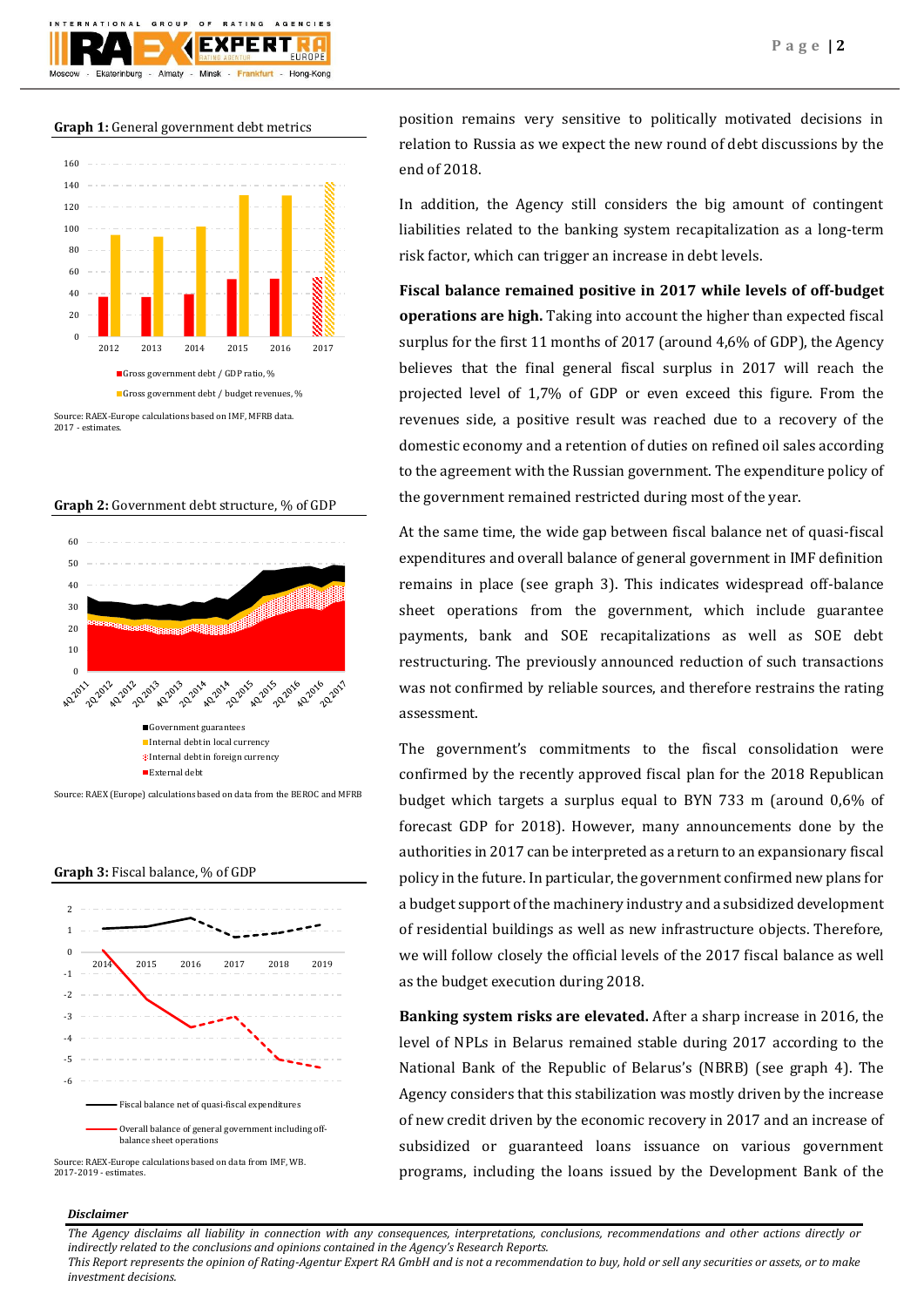

#### **Graph 4:** Banking system performance



Source: RAEX-Europe calculations based on data from IMF, WB, NBRB. 2017 estimates.





Source: RAEX-Europe calculations based on data from NBRB and Belstat





Source: RAEX-Europe calculations based on data from the CBR and NBRB

Republic of Belarus (DBRB) and new loans to the largest enterprises. We still consider that the quality of the loan portfolio can deteriorate further in the mid run as the key problem – chronical insolvency of SOEs – remains in place. Therefore, the Agency still considers the risks of NPLs increase and needs for banks' recapitalization as high which, as a consequence, creates pressure on the fiscal of the government restricting the rating assessment.

In 2017 the NBRB continued to implement various measures that should solve the problem of NPLs and "hidden" bad loans. In particular, according to the recommendations from the European Bank of Reconstruction and Development (EBRD), Belinvestbank's assets related to the government programs were transferred to the balance of DBRB. "Localization" of all "bad" assets of the system can take several years and shall be coupled with the increase of transparency of DBRB's financials. This policy has a positive effect on the banking system stability. However, without structural reforms focused on currently insolvent SOEs and decrease of directed lending, the NBRB's will hardly succeed.

**The NBRB reduced the interest rate several times in 2017, while the transmission mechanism remains weak.** Since our last revision in July 2017 the NBRB reduced its interest rate three times following the sharp decrease in inflation levels (see graph 5) which was driven by appreciation of the BYR along 2016 and 1H 2017 (see graph 6). The latest interest rate cut was done on 18 October 2017 setting the metric at 11% which is the lowest level since March 2011. At the same time, in November 2017 representatives of NBRB announced that the interest rate will remain on current levels within 2018, which can be considered as moderately tight monetary policy.

Transmission mechanism remains weak due to still high levels of dollarization, despite the positive dynamic over the last two years. This trend was supported by the stable exchange rate of BYN and additional actions, implemented by the NBRB. In particular, the NBRB increased the obligatory reserve rate<sup>2</sup> for FX bank deposits from  $11\%$  to  $15\%$  in July 2017. In addition, restrictions for FX transactions were introduced at the insurance market and some other consumer markets.

The Agency does not expect further decrease of inflation in 2018 due to the influence of several factors which include the restoring of consumption in 2H 2017 after wage and lending increases, rise of utilities tariffs and moderately high inflation expectations according to the NBRB's forecast. In this regard, we believe that inflation in 2018 will be close to

<sup>2</sup> Obligatory reserve rate means the share of funds that shall be transferred by the bank to the Obligatory reserve fund of the NBRB.

#### *Disclaimer*

1

*The Agency disclaims all liability in connection with any consequences, interpretations, conclusions, recommendations and other actions directly or indirectly related to the conclusions and opinions contained in the Agency's Research Reports. This Report represents the opinion of Rating-Agentur Expert RA GmbH and is not a recommendation to buy, hold or sell any securities or assets, or to make* 

*investment decisions.*